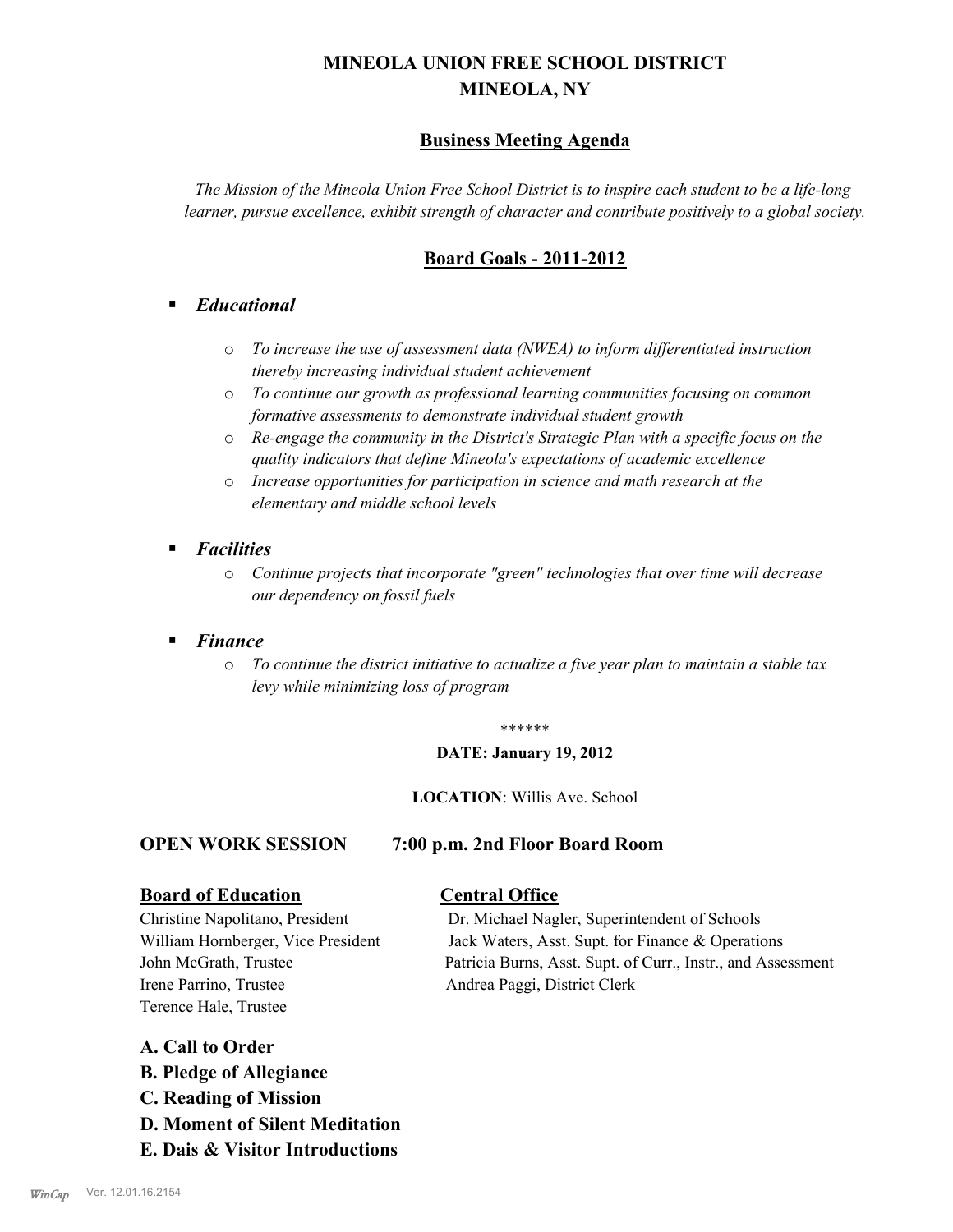**F. High School Student Organization Report**

**G. Old Business**

**H. New Business**

**RESOLUTION #49- BE IT RESOLVED** that the Board of Education of the Mineola Union Free School District accepts the donation of \$2,000.00 from the Thomas & Jeanne Elmezzi Private Foundation to purchase kitchen equipment in the Life Skills classroom.

| <b>Motion:</b> |     |  |
|----------------|-----|--|
| Second:        |     |  |
| Yes:           | No: |  |
|                |     |  |
|                |     |  |
|                |     |  |
|                |     |  |

**Passed: \_\_\_\_\_\_\_\_\_\_**

### **I. Consensus Agenda**

**RESOLUTION #50-BE IT RESOLVED** that the Board of Education approves the consensus agenda items I.1.a.. through I.7.c.2., as presented.

**Motion:**  $\bf Second:$ 

| No: |
|-----|
|     |
|     |
|     |
|     |
|     |

**Passed: \_\_\_\_\_\_\_\_\_\_\_\_\_**

#### **Accepting of Minutes** a.

That the Board of Education accepts the minutes of December 1, 2011 Workshop meeting as presented.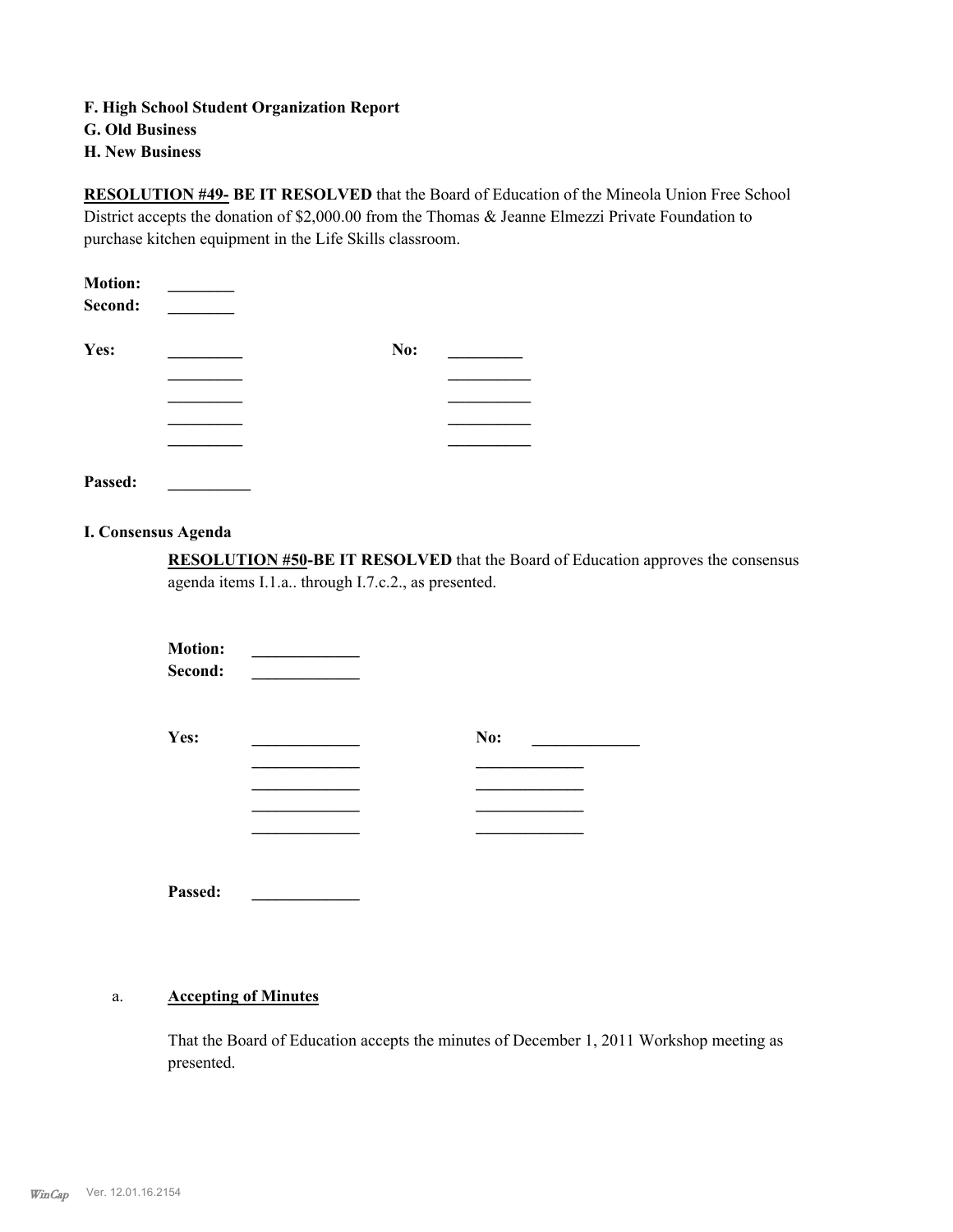### 2. **Instruction**

- a. Leave(s) of Absence/Child Rearing
- That the Board of Education grants a request to Lisa Fiocco, for a Leave of Absence, for childrearing purposes, using accumulated sick days, starting approximately March 30, 2012. 1.
- That the Board of Education grants a request to Vanessa Lealand, for a Leave of Absence, for child-rearing purposes, using accumulated sick days, starting approximately April 15, 2012. 2.
- b. Appointments Instruction
- **BE IT RESOLVED**, that the Board of Education of the Mineola Union Free School District hereby appoints Cheryl Lippert to the position of Special Education Teacher as a .5 FTE for the period of January 3, 2012 through June 30, 2012 and continues her appointment as .5 Pre-Kindergarten teacher for the balance of the 2011-2012 school year. 1.
- Appointment(S) Sub Teacher per diem c.

The Board of Education approves the addition of the following candidates to the Per Diem Substitute Teacher List at a daily rate of pay, \$90.00:

|    | <b>EMPLOYEE NAME</b> | <b>EMPLOYEE CERTIFICATION</b> |
|----|----------------------|-------------------------------|
|    | Casey K. Tierney     | Pre-K through Grade 6         |
| 2. | Karyn Franz          | PreK - Grade 6                |

- d. Retirement(s) Instruction
- That the Board of Education accepts, with regret, the resignation of Hilary B. Bernstein, for the purposes of retirement, effective June 30, 2012. 1.
- That the Board of Education accepts, with regret, the resignation of Donna M. Hasan, for the purposes of retirement, effective June 30, 2012 2.
- That the Board of Education accepts, with regret, the resignation of Sidney W. Burgreen for the purpose of retirement, effective June 30, 2012. 3.
- That the Board of Education accepts, with regret, the resignation of Lois Haque, for the purpose of retirement, effective June 30, 2012. 4.
- That the Board of Education accepts, with regret, the resignation of Mark Barth, for the purposes of retirement, effective June 30, 2012. 5.
	- Appointment(S) Tenure e.

That the Board of Education approve the recommendation of the Superintendent of Schools to appoint the following Teachers to tenure:

|                                                                                                                             | <b>EMPLOYEE</b><br><b>NAME</b> | <b>TENURE AREA</b> | <b>EFFECTIVE</b><br><b>DATE</b> | <b>SCHOOL</b>      |                |
|-----------------------------------------------------------------------------------------------------------------------------|--------------------------------|--------------------|---------------------------------|--------------------|----------------|
|                                                                                                                             | Alaina C. Tutrone              | Special Education  | 02/01/2012                      | Jackson Ave School |                |
| f.<br>Appointment(s) Coaches<br>That the Board of Education approves the appointment of the following coaches for 2011-2012 |                                |                    |                                 |                    |                |
|                                                                                                                             | year:<br>POSITION              |                    | <b>EMPLOYEE NAME</b>            | STEP               | <b>STIPEND</b> |

Baseball-Varsity Helmut Bohringer 3 \$8,291.00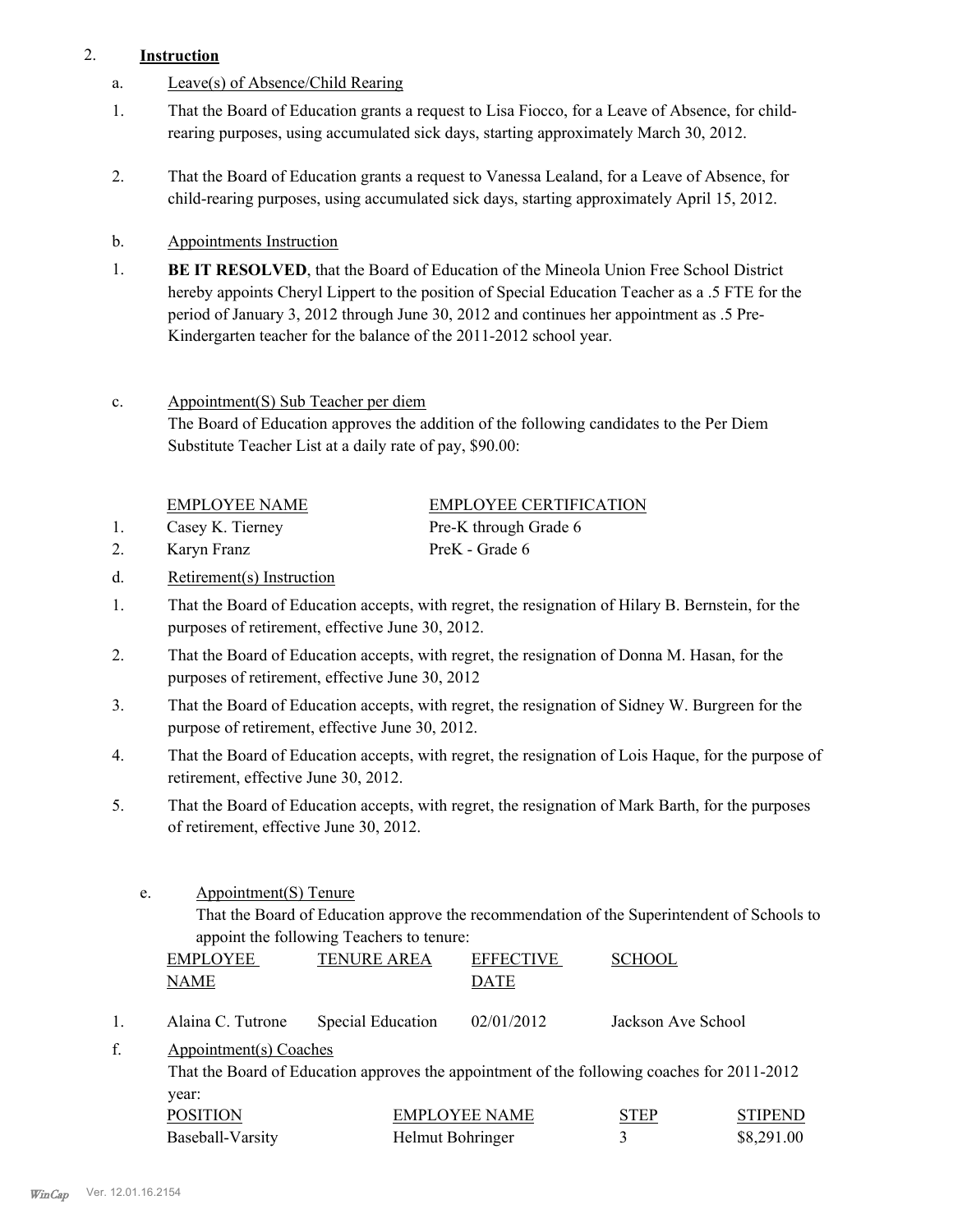| <b>POSITION</b>             | <b>EMPLOYEE NAME</b>     | <b>STEP</b>    | <b>STIPEND</b> |
|-----------------------------|--------------------------|----------------|----------------|
| Baseball-Varisty-Asst       | <b>Barry Silverstein</b> | 3              | \$5,638.00     |
| Baseball-JV                 | Daryl J. Whitmer         | $\overline{2}$ | \$5,076.00     |
| Baseball-Junior High        | William G. Digennaro     | 3              | \$5,406.00     |
| Baseball-Junior High        | Dominick J. Tolipano     | 3              | \$5,406.00     |
| Lacrosse-Varsity            | Michael B. Perro         | 3              | \$8,283.00     |
| Lacrosse-Varsity Asst       | <b>Matthew Antoniou</b>  | 3              | \$5,635.00     |
| Lacrosse-Junior Varsity     | Thomas J. Oswald         | 3              | \$5,741.00     |
| Lacrosse-Jr. High           | Mark Miller              | 3              | \$5,388.00     |
| Lacrosse-Jr. High Asst      | Joseph P. Cerulli        | 1              | \$3,896.00     |
| <b>Track-Varsity Spring</b> | John E. Fretz            | 1              | \$6,251.00     |
| <b>Track-Varsity Spring</b> | Thomas J. Leninger       | 3              | \$7,770.00     |
| Softball-Varsity            | <b>Anthony Tramonte</b>  | 3              | \$8,283.00     |
| Softball Varisty Asst       | Caitlin T. Orlando       | 2              | \$4,944.00     |
| Softball-Junior Varsity     | <b>Hilary Pavels</b>     | 1              | \$4,559.00     |
| Softball-Jr. High (7th/8th) | Vanessa Ricci            | 3              | \$5,025.00     |
| Lacrosse-Varsity            | Frank J. Massaro         | 3              | \$8,283.00     |
| Lacrosse-Varsity Asst       | Katherine P. Bennett     | 3              | \$5,635.00     |
| Lacrosse-Junior Varsity     | Meghan Nelson            | 3              | \$5,741.00     |
| Lacrosse-Jr. High           | Danielle E. Adams        | 2              | \$4,740.00     |
| Lacrosse-Jr. High           | Diana R. Kohl            | 3              | \$5,388.00     |
|                             |                          |                |                |

#### Appointment(s) Club/Stipends g.

That the Board of Education approves the following Club/stipend recommendatios for 2011-2012 year:

| <b>POSITION</b>          | <b>EMPLOYEE NAME</b> | <b>STIPEND</b> |
|--------------------------|----------------------|----------------|
| <b>Equipment Manager</b> | Daniel Guido         | \$4590         |
| 5th Grade Drama Club     | Matthew Deluca       | \$1019         |
| HS Spring/Fall Music     | Joseph Owens         | \$3913         |

## 3. **Instruction: Committee on Special Education**

That the Board of Education approves the CSE/CPSE/SCSE recommendations for programs and services for students with IEPs for the time period from 11/1/11 to 11/30/11. a.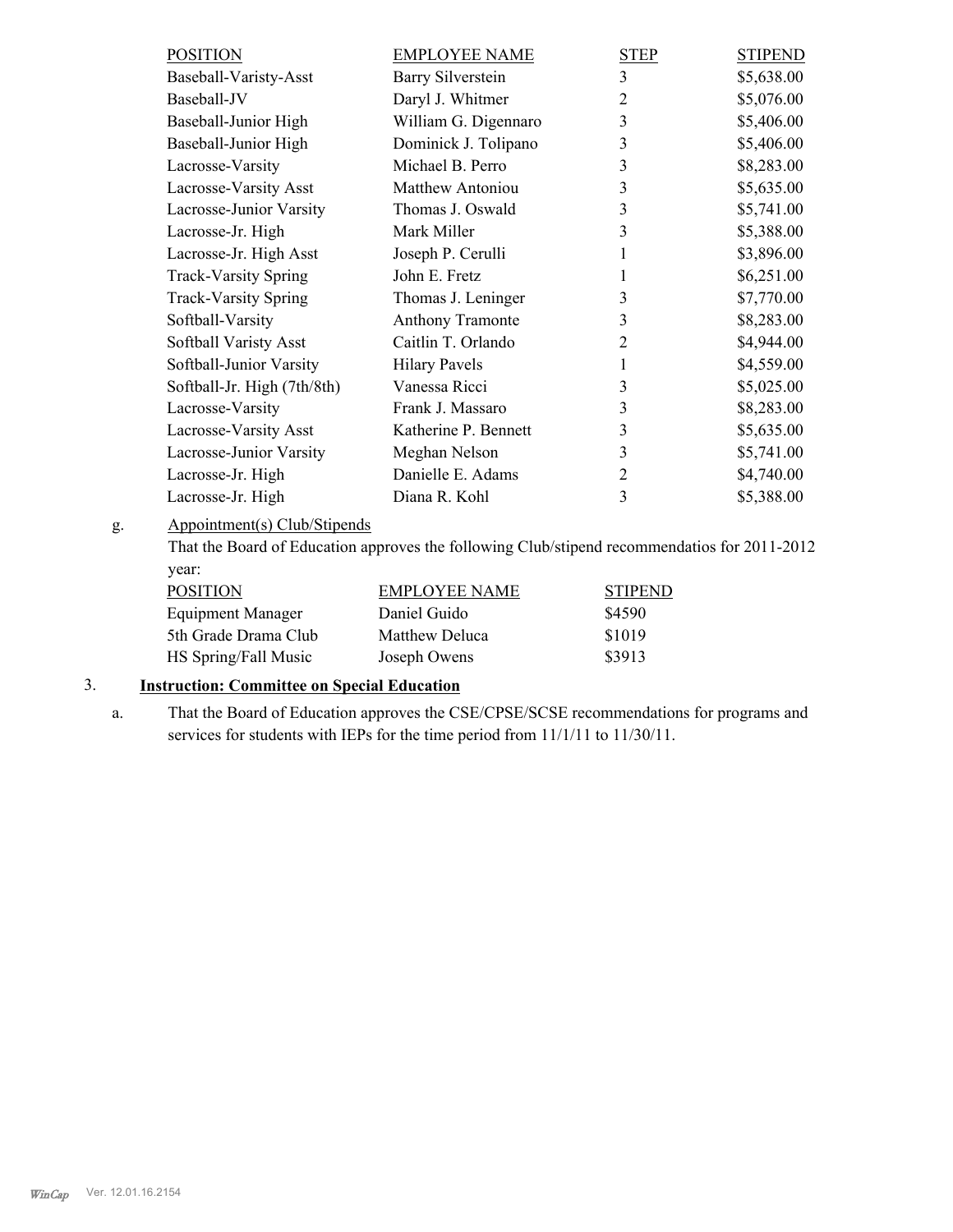### 4. **Instruction: Contracted**

a.That the Board of Education accepts the IDEA Flow- Through Allocation Contracts between the following list and the Mineola UFSD for the 2011- 2012 School Year:

1. Association for Children with Down Syndrome

- 2. Bilinguals Inc.
- 3. Brookville Center for Children's Services
- 4. Center for Developmental Disabilities
- 5. Cooper Kids Therapy Associates
- 6. The Hagedorn Little Village School
- 7. Harmony Heights School
- 8. Henry Viscardi School
- 9. Hicksville Pre-School
- 10. ICCD- Interdisciplinary School for Child Development
- 11. Kids First Evaluation & Advocacy Center
- 12. Kidz Therapy Services, LLC
- 13.Mill Neck Manor School for the Deaf
- 14. New York Therapy Placement Services
- 15. S.E.E.D.S. of Willistons, Inc.
- 16.Variety Child Learning Center

b.That the Board of Education accepts the Speech Therapy Services Contract between North Shore Speech-Language Associates and the Mineola UFSD for the 2011- 2012 school year.

c.That the Board of Education approves the Special Education Services Contract between Bethpage UFSD/ Mineola UFSD for the 2011- 2012 school year.

### 5. **Instruction: Student Actions**

- That the Board of Education approves the following out of state and/or overnight field trips: a.
	- 1. Winter Guard Competition- South Brunswick, NJ- March 24-25, 2012- for the Mineola High School Rockettes Winter Guard
	- 2. 7th Grade Trip- Boston, MA- May 31- June 1, 2012

### 6. **Civil Service**

- a. Appointments
- That the Board of Education approve the appointment of Jill Braster, to the position of part time Classroom Aide, to replace Camile Gentile at Meadow Drive School, effective January 23, 2012. Salary will be \$13.74 per hour (2008/09 Teacher Aide Salary Schedule) on Step 1. Probation is 26 weeks. 1.
- 7.

## **Business /Finance**

## a. **Treasurer's Report**

 That the Board of Education accepts the Treasurer's report for the period ending November 30, 2011 and directs that it be placed on file.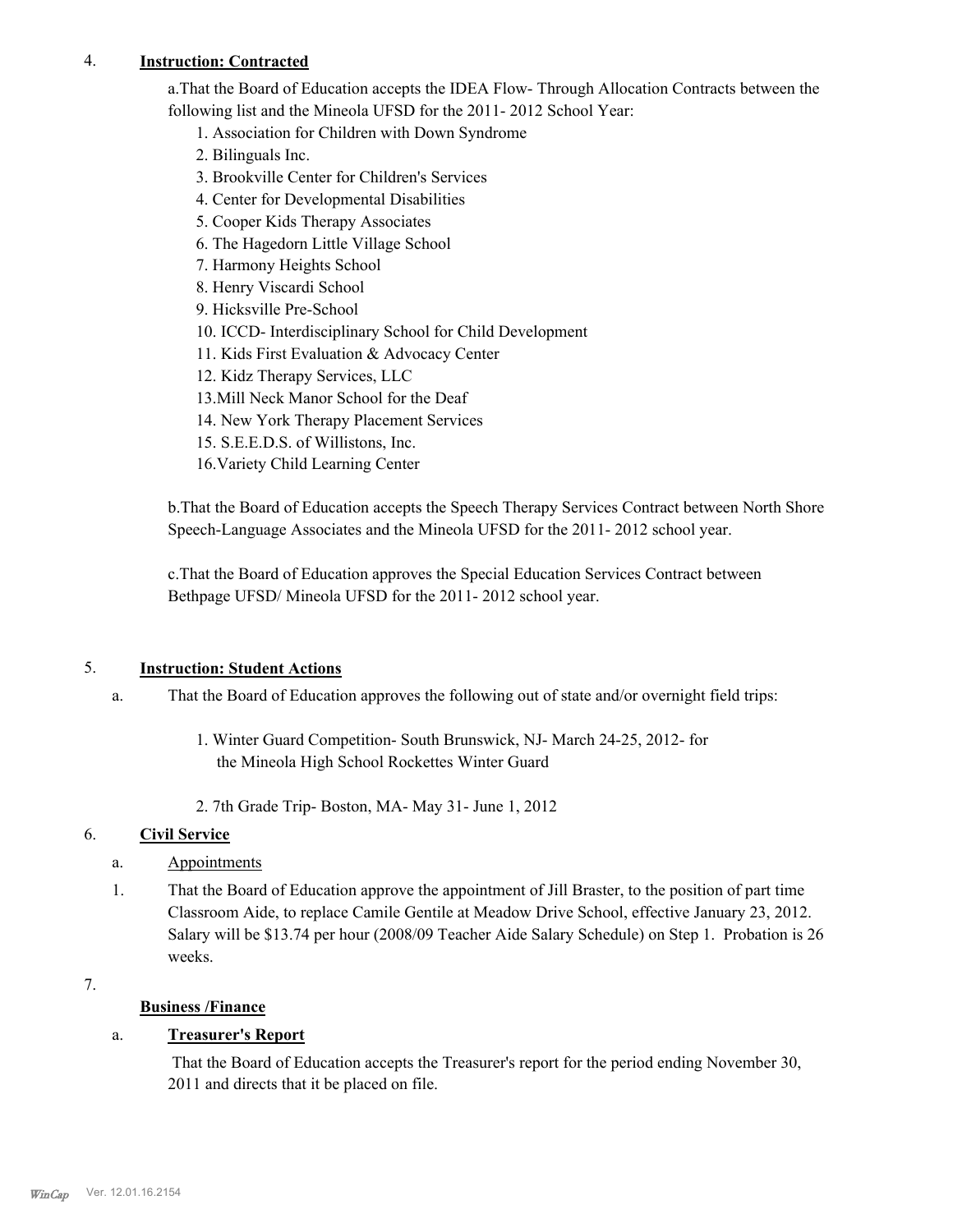### b. **Approval of Invoices and Payroll**

That the Board of Education accepts the Invoices and Payroll for the period ending December 31, 2011

Warrant #11 \$ 692,817.71 Warrant #12 \$ 183,798.97 **TOTAL EXPENSES \$ 876,616.68**

PAYROLL #11  $& 412$ General  $$4,042,170.10$ Fund F  $$56,881.75$ 

### **TOTAL PAYROLL \$4,099,051.85**

### c. **Budget Appropriation Adjustment**

1. That the Board of Education approves the following budget transfer for \$50,000.00 from Employee Pension account 9010.800.00.8096 to Workers' Compensation account 9040.800.008.8096, to cover a one time payment of \$45,860.00 mandated by NYS Workers' Compensation Board to settle an individual's claim.

2. That the Board of Education approves the following budget transfer for \$7,000.00 from the Willis Ave. Materials and Supplies code 2110.500.05.1011 to the Willis Ave. Textbook code 2110.480.05.0000, in order to purchase additional Reading Books.

### **J. Public Comments**

### **K. Board of Education Reports**

Superintendent of Schools' Reports & Comments Superintendent Comments Capital Updates Table Reports Finance and Operations Report Monthly Financial Report Building and Grounds Report Building Usage Vandalism Work order Status Transportation Report Special Reports Public Questions - Board Committee Reports; Student Organization Report, Superintendent's Report; Table Reports (All Finance & Operations Functions); and Special Report